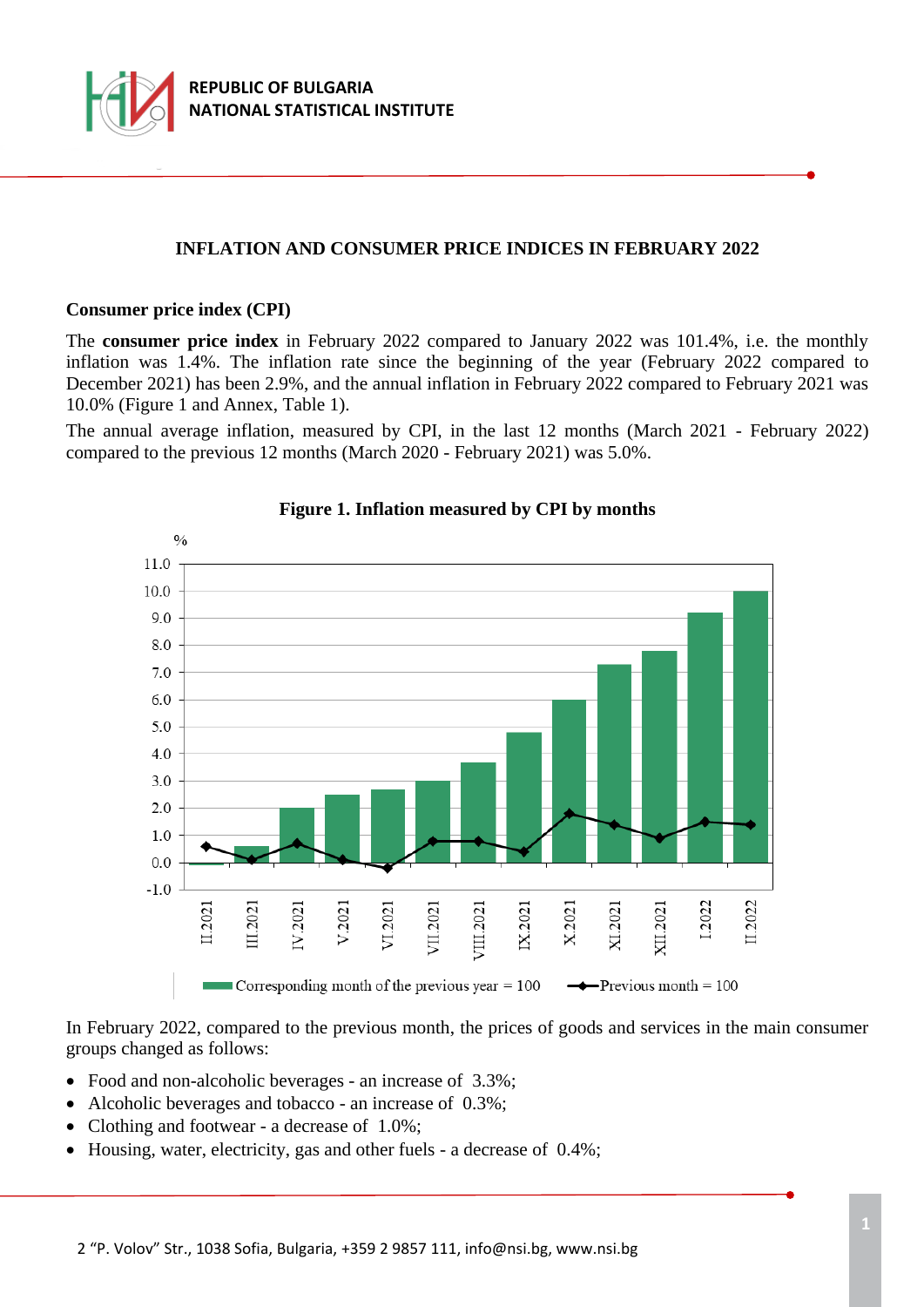

- Furnishings, household equipment and routine maintenance of the house an increase of  $1.3\%$ ;
- Health an increase of 0.3%;
- Transport an increase of 1.7%;
- Communications an increase of 1.1%;
- Recreation and culture a decrease of 1.0%;
- Education an increase of 0.2%;
- Restaurants and hotels an increase of 1.9%;
- Miscellaneous goods and services an increase of 1.1%.

According to the final data of the NSI, the consumer price index in January 2022 compared to December 2021 was 101.5%, i.e. the monthly inflation was 1.5% (Annex, Table 4).

## **Harmonized index of consumer prices (HICP)**

The **harmonized index of consumer prices** in February 2022 compared to January 2022 was 101.2%, i.e. the monthly inflation was 1.2%. The inflation rate since the beginning of the year (February 2022 compared to December 2021) has been 2.4%, and the annual inflation in February 2022 compared to February 2021 was 8.4% (Annex, Table 2).

The annual average inflation, measured by HICP, in the last 12 months (March 2021 - February 2022) compared to the previous 12 months (March 2020 - February 2021) was 4.2%.

In terms of HICP, in February 2022 compared to the previous month, the prices of goods and services in the main consumer groups changed as follows:

- Food and non-alcoholic beverages an increase of 3.2%;
- Alcoholic beverages and tobacco an increase of 0.4%;
- Clothing and footwear a decrease of 0.9%;
- Housing, water, electricity, gas and other fuels a decrease of 0.2%;
- Furnishings, household equipment and routine maintenance of the house an increase of 1.4%;
- Health an increase of 0.3%;
- Transport an increase of 1.1%;
- Communications an increase of 1.1%;
- Recreation and culture an increase of 0.1%;
- Education an increase of 0.2%;
- Restaurants and hotels an increase of 1.6%;
- Miscellaneous goods and services an increase of 0.9%.

According to the final data of the NSI, the harmonized index of consumer prices in January 2022 compared to December 2021 was 101.2%, i.e. the monthly inflation was 1.2% (Annex, Table 5).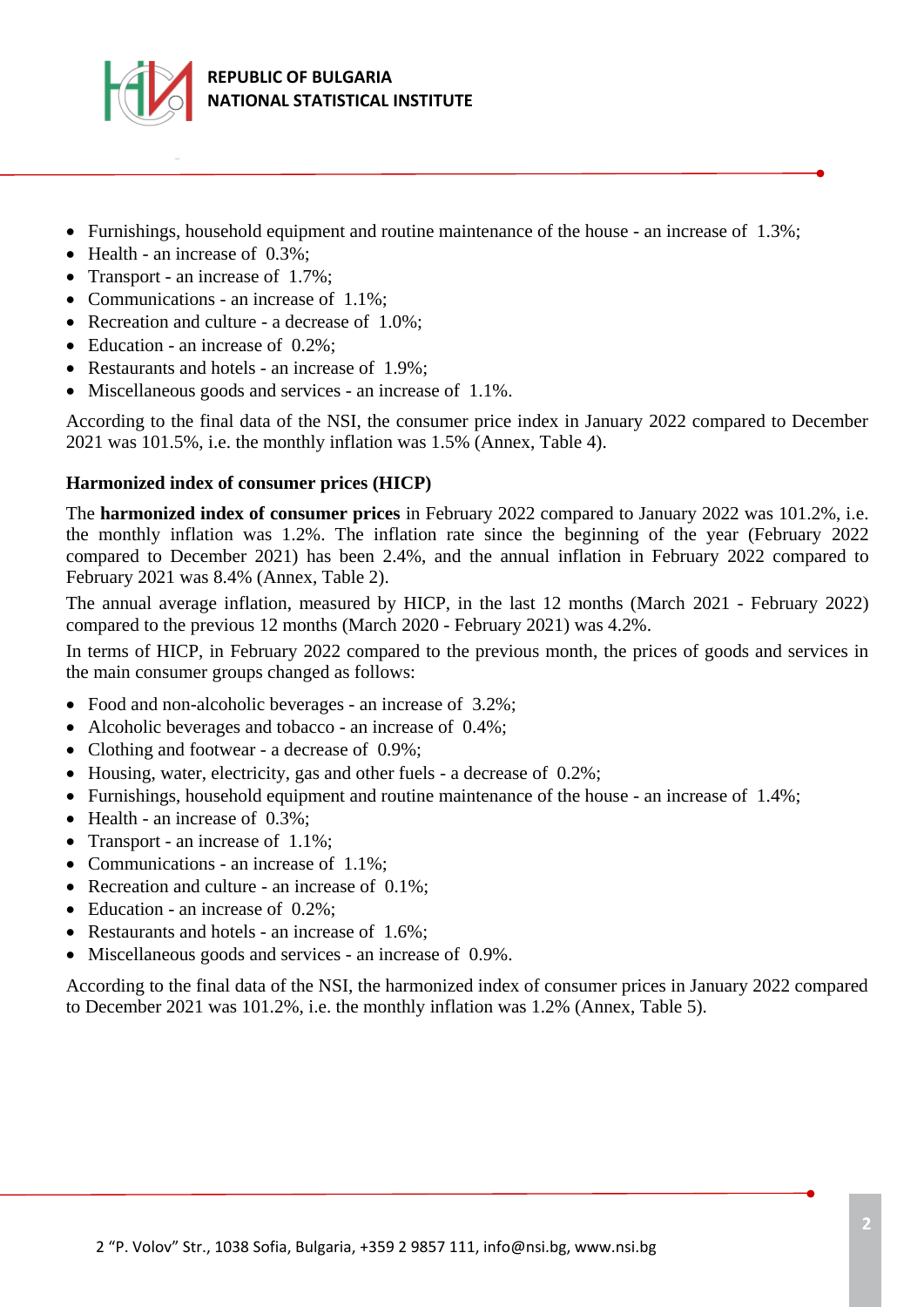

#### **Price index of a small basket (PISB)**

The **price index of a small basket** in February 2022 compared to January 2022 was 102.1%, and the overall increase since the beginning of the year (February 2022 compared to December 2021) has been 103.9% (Annex, Table 3).

In February 2022, compared to the previous month, the prices of goods and services in the small basket for the 20% of households with the lowest income changed as follows:

- Food products an increase of 3.8%;
- Non-food products an increase of 0.6%;
- Services an increase of  $0.1\%$ .

According to the final data of the NSI, the price index of a small basket in January 2022 compared to December 2021 was 101.7% (Annex, Table 6).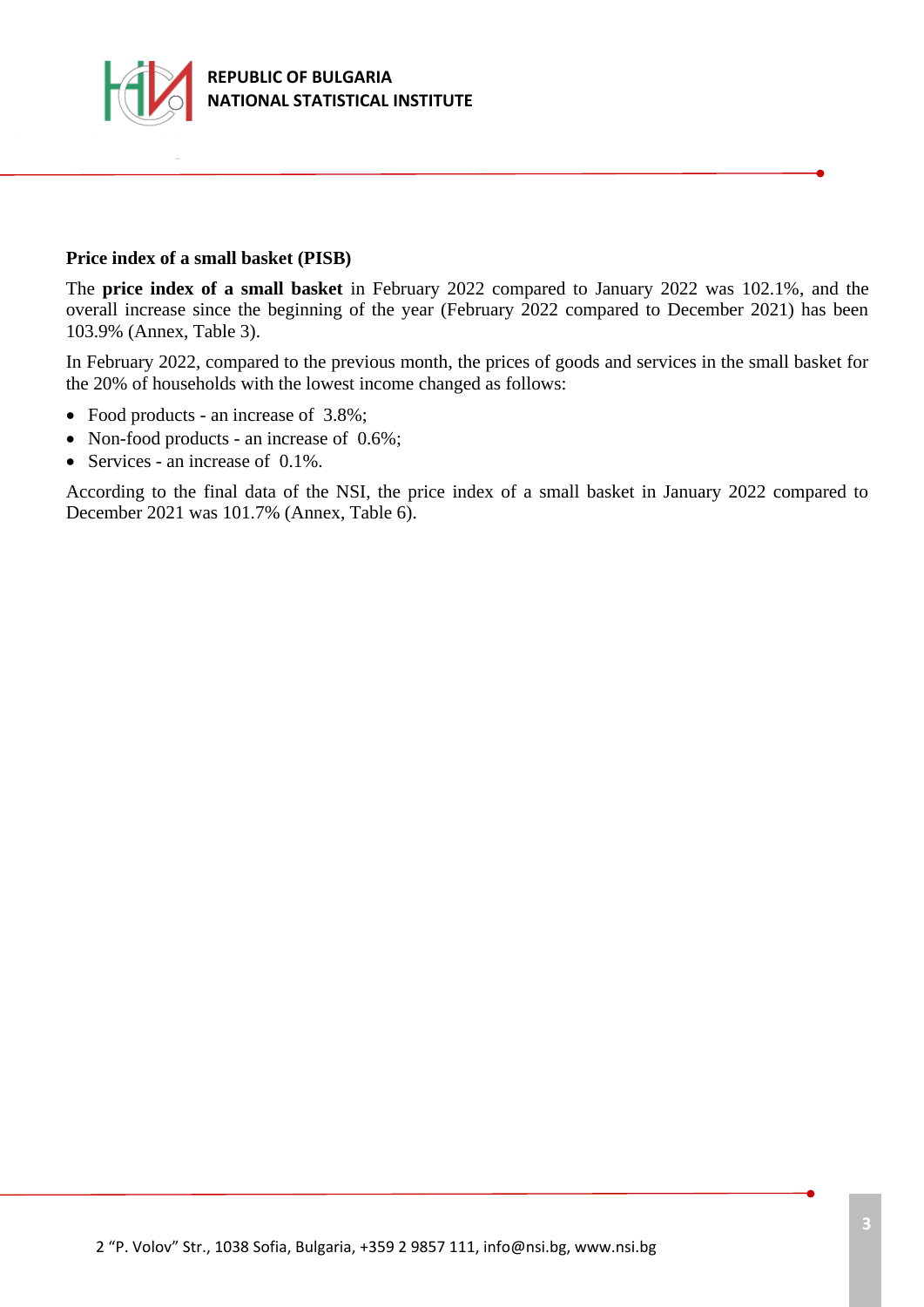

### **Methodological notes**

a<br>B

The **consumer price index (CPI) is the official measure of inflation in the Republic of Bulgaria.** It measures the total relative price change of goods and services used by households for private (nonproduction) consumption and is calculated by applying the structure of the final monetary consumption expenditures of Bulgarian households. The main source of information for the expenditures is the household budget survey in the country. CPI in year *t* is calculated with the expenditures' structure of year *t-1.*

The **Harmonized Index of Consumer Prices (HICP) is the comparable measure of inflation across EU Member states. It is one of the criterions of price stability and the readiness of Bulgaria to join the euro-zone.** HICP, as well as CPI, measures the total relative price change of goods and services. Both indices are calculated using the same basket of goods and services, but differ with respect to the weights used. HICP is calculated using weights, which reflect the individual and the collective consumption of all households (incl. institutional and foreign households) in the economic territory of the country. The main source of information for HICP weights is the national accounts (NA) data. For the calculation of the HICP in 2022, NA data for households' final monetary consumption expenditures (HFMCE) - domestic concept in 2020 is used. NA 2020 data are reviewed and updated to make them representative of the year 2021 following Eurostat's methodological guidance on the compilation of HICP weights in case of large changes in consumer expenditures<sup>1</sup>.

In compliance with Regulation (EC) No. 2015/2010 **since January 2016, the base year for HICP has been changed** and all indices have been calculated and published using **2015 as a base year.** The time series have been recalculated according to the new base year and have been posted on the NSI website (www.nsi.bg).

The **Price Index of a Small Basket (PISB)** is a measurement of the relative average price changes of 100 socially useful and vital for living goods and services. The weights of this index reflect the expenditures of the 20% lowest households' incomes. The source of weights information is the Households Budget Survey in the country. This index in year *t* is calculated with the weights of year *t-1.*

The **chain** consumer price indices measure the price change in the current month compared to the previous month. The chain consumer price indices are used as a measure of **monthly inflation.**

The **12-month** consumer price indices measure the price changes occurring between the current month and the same month of the previous year. The 12-months consumer price indices are used as a measure of **annual inflation.**

Consumer price indices **over December of the previous year** measure the accumulated changes in prices of the current month with respect to December of the previous year. Consumer price indices over December of the previous year are used as measures of **inflation since the beginning of the year.** In December of each year, the 12-months index is equal to the index over December of the previous year.

Guidance on the compilation of HICP weights in case of large changes in consumer expenditures, Eurostat, Directorate C, Macro-economic statistics, 3.02.2020:

[https://ec.europa.eu/eurostat/documents/10186/10693286/Guidance-on-the-compilation-of-HICP-weights-in-case-of-large](https://ec.europa.eu/eurostat/documents/10186/10693286/Guidance-on-the-compilation-of-HICP-weights-in-case-of-large-changes-in-consumer-expenditures.pdf)[changes-in-consumer-expenditures.pdf.](https://ec.europa.eu/eurostat/documents/10186/10693286/Guidance-on-the-compilation-of-HICP-weights-in-case-of-large-changes-in-consumer-expenditures.pdf)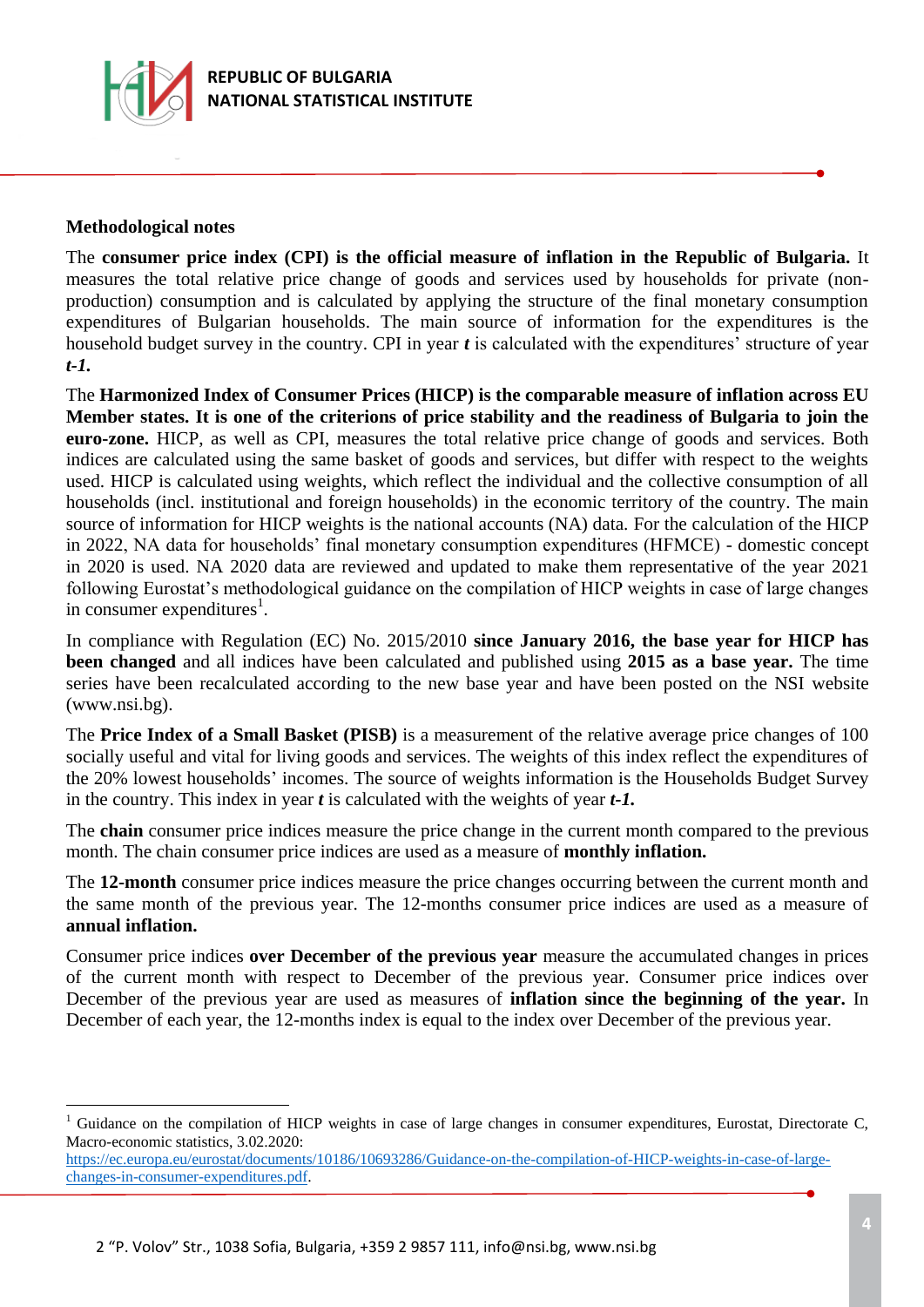

The **annual average** consumer price indices measure the average price change during the 12 months of the current year compared to the average price change during the 12 months of the previous year. The annual average consumer price indices are used as a measure of the **annual average inflation.**

**The January 2022 price indices were released as preliminary** since they were calculated with the household budget data for the period October 2020 - September 2021. **The final January 2022 consumer price indices,** calculated with the annual 2021 household budget data for the weights, are released along with the February 2022 data.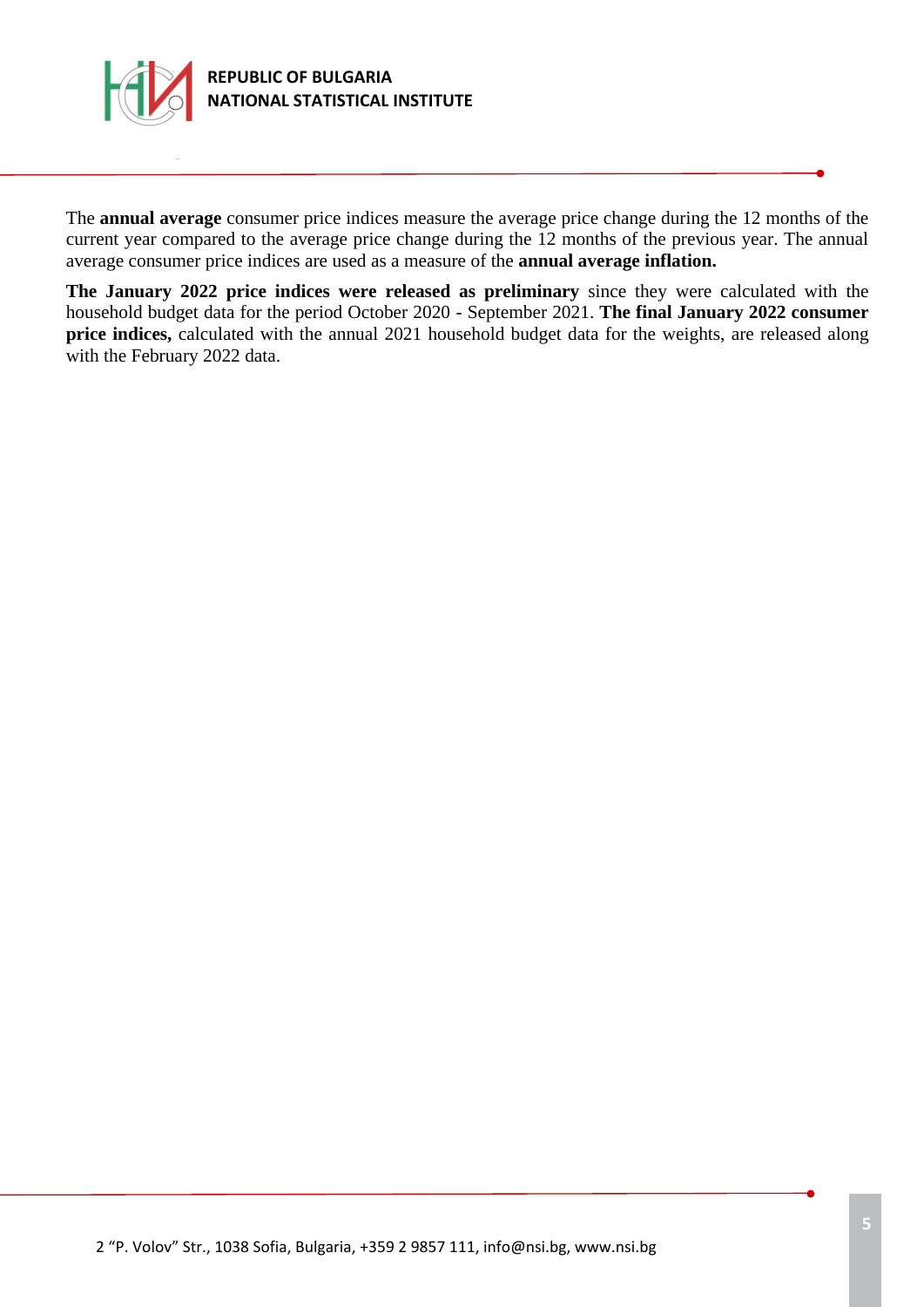

### **Consumer price indices in the context of the COVID-19 crisis**

The National CPI, HICP and the PISB for February 2022 have been produced according to Eurostat's methodological guidance on the compilation of the HICP in the context of the COVID-19 crisis, applying the following principles:

- fixed statistical weights used in the calculation of the indices;
- production of all indices according to the ECOICOP classification (European Classification Of Individual Consumption by Purpose);
- minimizing the number of imputed prices and sub-indices where possible;
- estimation of missing price observations by applying imputation methods.

The percentage of missing price observations for February 2022 was 2%, distributed according to ECOICOP main headings as follows:

|                         |                                                                       | (Per cent)                              |
|-------------------------|-----------------------------------------------------------------------|-----------------------------------------|
| <b>Commodity groups</b> |                                                                       | <b>Missing</b><br>price<br>observations |
| 00                      | <b>Total CPI</b>                                                      | 2                                       |
| 01                      | Food and non-alcoholic beverages                                      | $\overline{c}$                          |
| 02                      | Alcoholic beverages and tobacco                                       | 1                                       |
| 03                      | Clothing and footwear                                                 | $\mathfrak{D}$                          |
| 04                      | Housing, water, electricity, gas and other<br>fuels                   | 1                                       |
| 05                      | Furnishings, household equipment and<br>routine household maintenance | 2                                       |
| 06                      | Health                                                                | $\overline{2}$                          |
| 07                      | <b>Transport</b>                                                      | 1                                       |
| 08                      | Communication                                                         | 2                                       |
| 09                      | Recreation and culture                                                | 3                                       |
| 10                      | Education                                                             | 3                                       |
| 11                      | Restaurants and hotels                                                | 6                                       |
| 12                      | Miscellaneous goods and service                                       | 2                                       |

The missing price observations' estimation has been carried out by using the imputation methods recommended by Eurostat and agreed with the Member States:

- with the nearest aggregate index (sub-index) in the hierarchical structure of the index (at a product level based on available prices for the same product) - for missing price observations of products that were available on the market;
- carry forward the last observed prices for some products (e.g. cultural services), where there were reasons to expect that their prices would be the same once the situation would revert back to normal.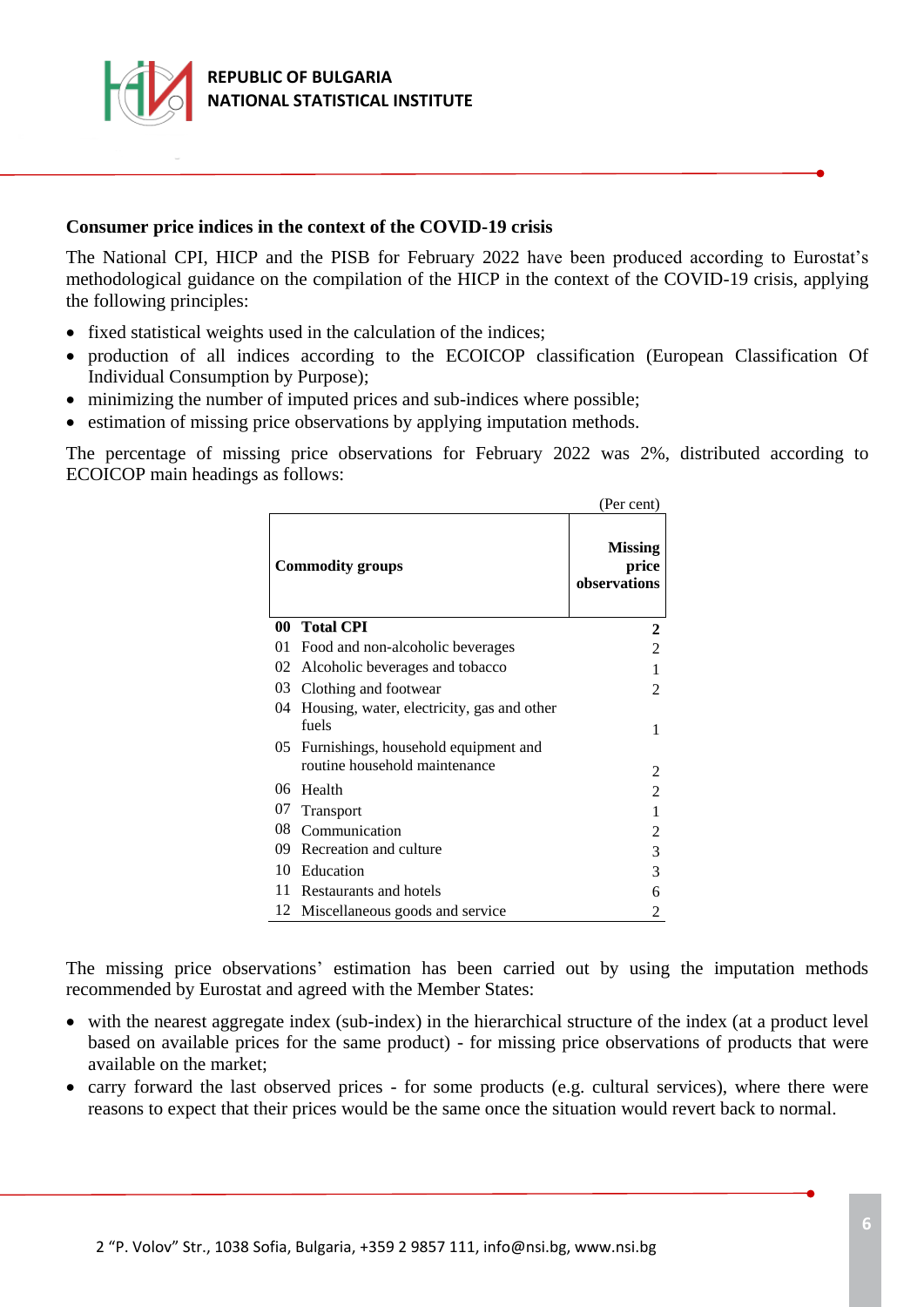

## **REPUBLIC OF BULGARIA NATIONAL STATISTICAL INSTITUTE**

#### **Annex**

## **Table 1**

|           |                                            |                |                 |                 | (Per cent)    |
|-----------|--------------------------------------------|----------------|-----------------|-----------------|---------------|
|           |                                            |                |                 | February 2022   |               |
|           |                                            |                | <b>Previous</b> | <b>December</b> | Corresponding |
|           | <b>Commodity groups</b>                    | <b>Weights</b> | $month = 100$   | $2021 = 100$    | month of the  |
|           |                                            |                |                 |                 | previous year |
|           |                                            |                |                 |                 | $= 100$       |
| $\bf{00}$ | <b>Total CPI</b>                           | 100.000        | 101.4           | 102.9           | <b>110.0</b>  |
| 01        | Food and non-alcoholic beverages           | 31.625         | 103.3           | 105.8           | 113.6         |
| 02        | Alcoholic beverages and tobacco            | 4.934          | 100.3           | 100.5           | 101.5         |
| 03        | Clothing and footwear                      | 4.296          | 99.0            | 97.2            | 105.5         |
| 04        | Housing, water, electricity, gas and other |                |                 |                 |               |
|           | fuels                                      | 17.193         | 99.6            | 101.3           | 112.9         |
|           | 05 Furnishings, household equipment and    |                |                 |                 |               |
|           | routine household maintenance              | 5.576          | 101.3           | 102.6           | 106.8         |
| 06        | Health                                     | 8.090          | 100.3           | 100.7           | 101.4         |
| 07        | Transport                                  | 9.127          | 101.7           | 102.2           | 120.9         |
| 08        | Communication                              | 5.402          | 101.1           | 101.2           | 95.7          |
| 09        | Recreation and culture                     | 4.608          | 99.0            | 103.7           | 108.8         |
| 10        | Education                                  | 0.624          | 100.2           | 100.5           | 105.0         |
| 11        | Restaurants and hotels                     | 3.689          | 101.9           | 104.2           | 110.8         |
| 12        | Miscellaneous goods and service            | 4.837          | 101.1           | 102.8           | 104.7         |
| Foods     |                                            | 32.997         | 103.2           | 105.7           | 113.2         |
| Non-foods |                                            | 36.016         | 100.8           | 101.4           | 110.3         |
| Catering  |                                            | 3.215          | 102.1           | 104.3           | 111.1         |
| Services  |                                            | 27.773         | 99.8            | 101.5           | 105.8         |

# **Consumer price indices in February 2022**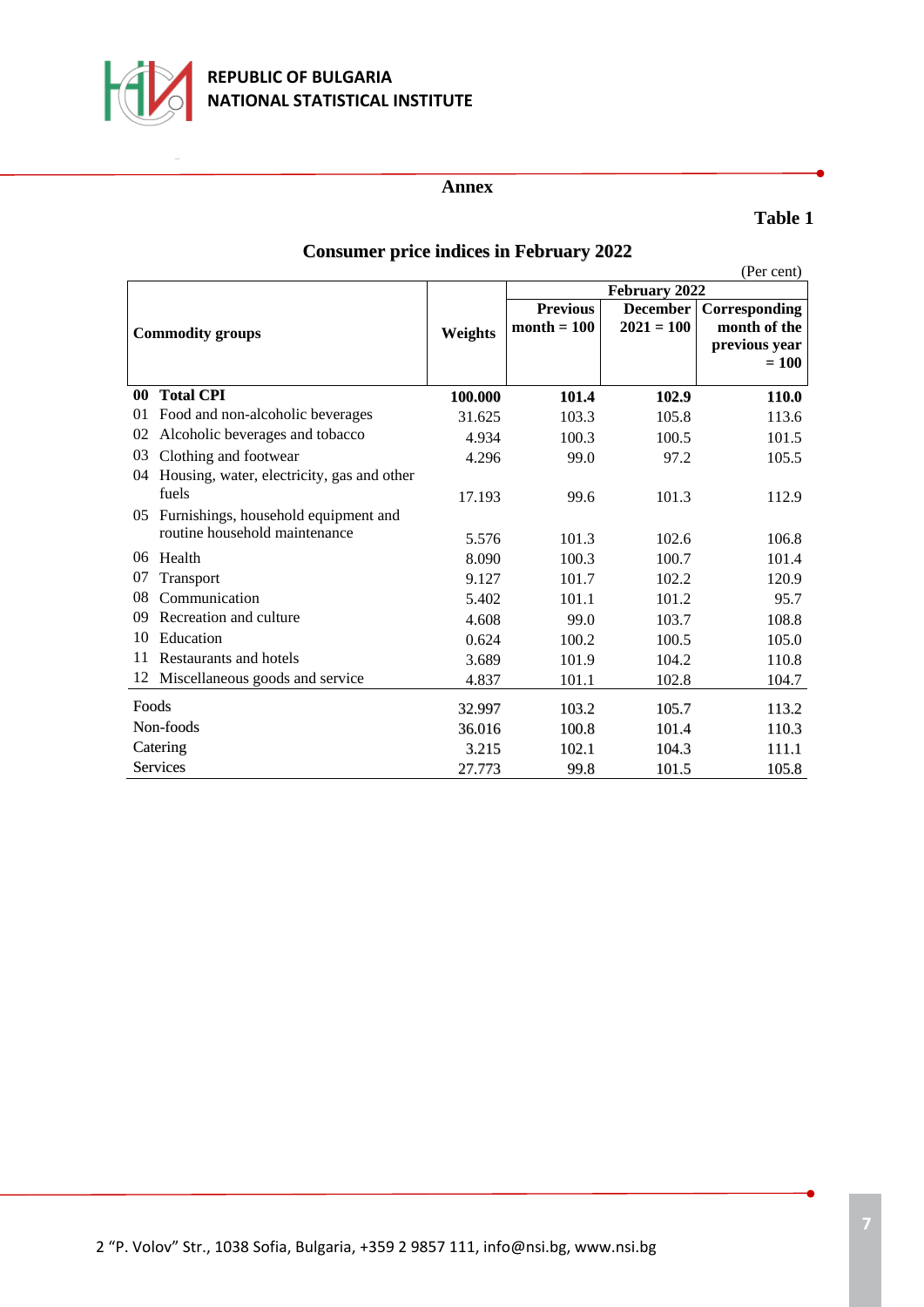

# **Harmonized indices of consumer prices in February 2022**

| <b>Commodity groups</b> |                                      |          | February 2022 |                                  |                                 |                                                |  |
|-------------------------|--------------------------------------|----------|---------------|----------------------------------|---------------------------------|------------------------------------------------|--|
|                         |                                      | Weights  | $2015 = 100$  | <b>Previous</b><br>$month = 100$ | <b>December</b><br>$2021 = 100$ | Corresponding<br>month of the<br>previous year |  |
|                         |                                      |          |               |                                  |                                 | $= 100$                                        |  |
|                         |                                      | %        | $\frac{0}{0}$ |                                  |                                 |                                                |  |
| 00                      | <b>Total HICP</b>                    | 1000.000 | 116.16        | 101.2                            | 102.4                           | 108.4                                          |  |
| 01                      | Food and non-alcoholic beverages     | 227.300  | 132.33        | 103.2                            | 105.5                           | 113.1                                          |  |
| 02                      | Alcoholic beverages and tobacco      | 57.880   | 113.13        | 100.4                            | 100.7                           | 101.9                                          |  |
| 03                      | Clothing and footwear                | 38.676   | 96.47         | 99.1                             | 97.4                            | 105.3                                          |  |
| 04                      | Housing, water, electricity, gas and |          |               |                                  |                                 |                                                |  |
|                         | other fuels                          | 119.880  | 125.75        | 99.8                             | 101.7                           | 112.0                                          |  |
| 0.5                     | Furnishings, household equipment     |          |               |                                  |                                 |                                                |  |
|                         | and routine household maintenance    | 62.879   | 109.45        | 101.4                            | 102.6                           | 107.3                                          |  |
| 06                      | Health                               | 86.139   | 106.33        | 100.3                            | 100.7                           | 101.4                                          |  |
| 07                      | Transport                            | 137.521  | 108.85        | 101.1                            | 101.2                           | 116.0                                          |  |
| 08                      | Communication                        | 56.268   | 87.42         | 101.1                            | 101.2                           | 95.7                                           |  |
| 09                      | Recreation and culture               | 78.210   | 111.34        | 100.1                            | 102.2                           | 104.3                                          |  |
| 10                      | Education                            | 15.152   | 126.69        | 100.2                            | 100.6                           | 105.1                                          |  |
| 11                      | Restaurants and hotels               | 62.278   | 129.69        | 101.6                            | 103.9                           | 109.7                                          |  |
|                         | 12 Miscellaneous goods and service   | 57.818   | 119.61        | 100.9                            | 102.0                           | 103.9                                          |  |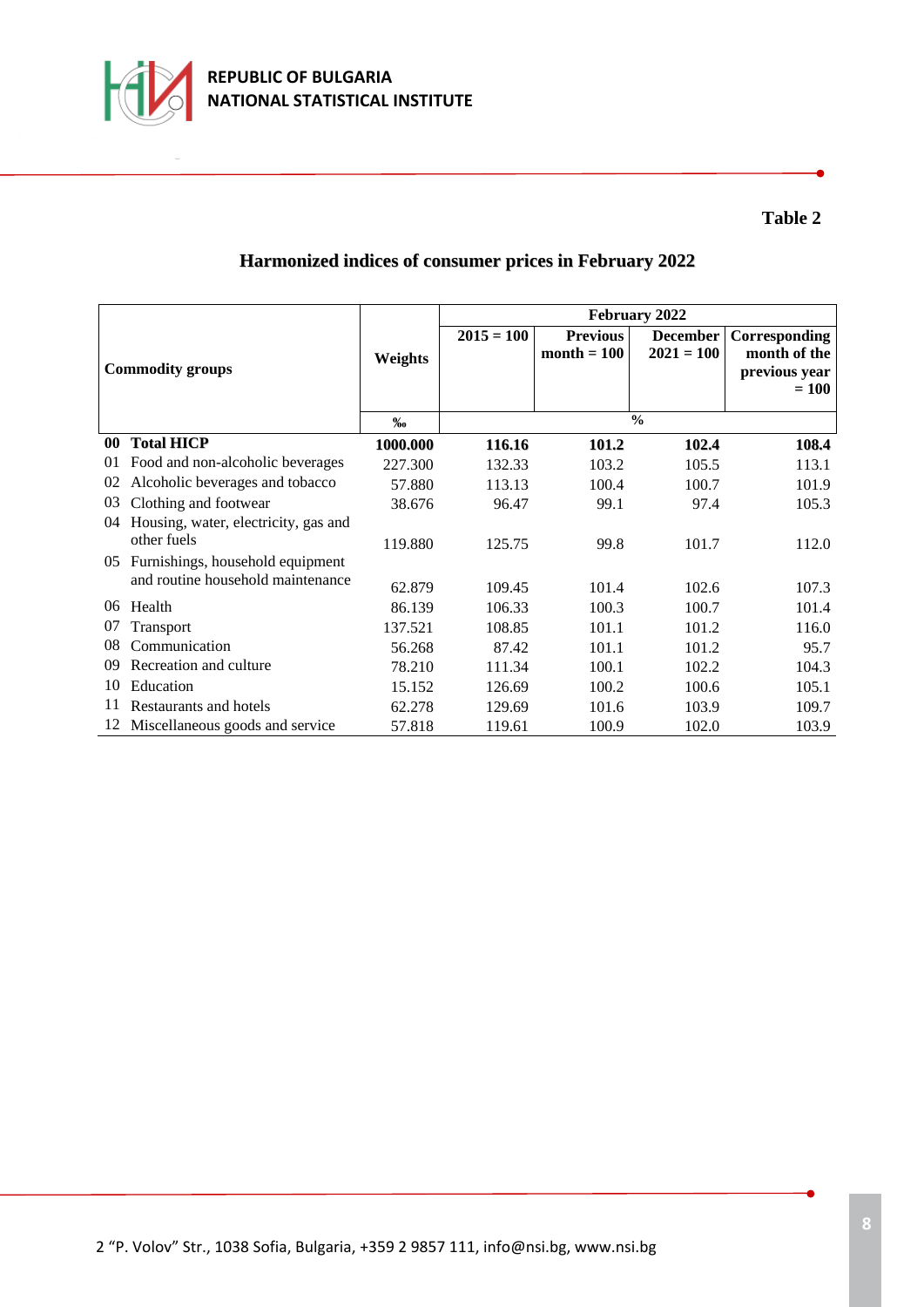

## **Price indices of 100 socially useful and vital for the living goods and services in the small basket for the 20% lowest income households in February 2022**

|                                      |         | (Per cent)                       |
|--------------------------------------|---------|----------------------------------|
|                                      |         | February 2022                    |
| <b>Commodity groups</b>              | Weights | <b>Previous month</b><br>$= 100$ |
| <b>Total PISB</b>                    | 100.000 | 102.1                            |
| Food and non-alcoholic beverages     | 49.460  | 103.8                            |
| Clothing and footwear                | 4.357   | 99.4                             |
| Housing, water, electricity, gas and |         |                                  |
| other fuels                          | 26,006  | 100.2                            |
| Furnishings, household equipment and |         |                                  |
| routine household maintenance        | 2.598   | 101.7                            |
| Health                               | 11.029  | 100.3                            |
| <b>Transport</b>                     | 1.109   | 100.5                            |
| Communication                        | 0.111   | 103.8                            |
| Recreation and culture               | 0.605   | 101.6                            |
| Miscellaneous goods and service      | 4.726   | 101.8                            |
| Foods                                | 49.460  | 103.8                            |
| Non-foods                            | 28.486  | 100.6                            |
| <b>Services</b>                      | 22.054  | 100.1                            |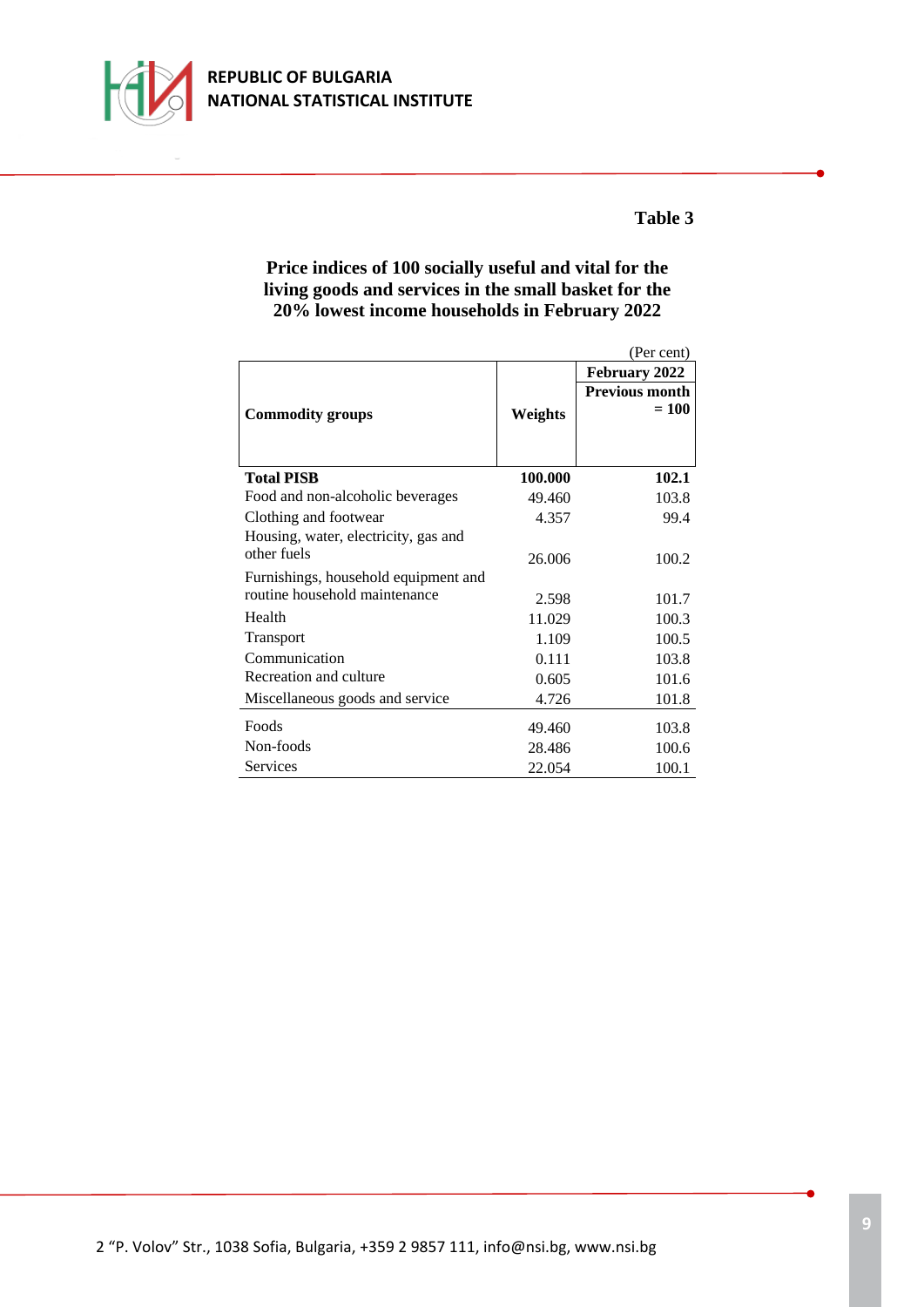

| <b>Consumer price indices in January 2022 (final data)</b> |  |  |  |  |
|------------------------------------------------------------|--|--|--|--|
|------------------------------------------------------------|--|--|--|--|

(Per cent)

|                         |                                            |         | <b>January 2022</b> |                 |                          |
|-------------------------|--------------------------------------------|---------|---------------------|-----------------|--------------------------|
|                         |                                            |         | <b>Previous</b>     | <b>December</b> | Corresponding            |
| <b>Commodity groups</b> |                                            | Weights | $month = 100$       | $2021 = 100$    | month of the             |
|                         |                                            |         |                     |                 | previous year<br>$= 100$ |
|                         |                                            |         |                     |                 |                          |
| $\bf{00}$               | <b>Total CPI</b>                           | 100.000 | 101.5               | 101.5           | 109.2                    |
| 01                      | Food and non-alcoholic beverages           | 31.625  | 102.4               | 102.4           | 111.2                    |
| 02                      | Alcoholic beverages and tobacco            | 4.934   | 100.2               | 100.2           | 101.2                    |
| 03                      | Clothing and footwear                      | 4.296   | 98.2                | 98.2            | 104.7                    |
| 04                      | Housing, water, electricity, gas and other |         |                     |                 |                          |
|                         | fuels                                      | 17.193  | 101.7               | 101.7           | 113.5                    |
| 05                      | Furnishings, household equipment and       |         |                     |                 |                          |
|                         | routine household maintenance              | 5.576   | 101.2               | 101.2           | 105.9                    |
| 06                      | Health                                     | 8.090   | 100.4               | 100.4           | 101.2                    |
| 07                      | Transport                                  | 9.127   | 100.5               | 100.5           | 121.2                    |
| 08                      | Communication                              | 5.402   | 100.1               | 100.1           | 94.6                     |
| 09                      | Recreation and culture                     | 4.608   | 104.7               | 104.7           | 109.2                    |
| 10                      | Education                                  | 0.624   | 100.3               | 100.3           | 104.6                    |
| 11                      | Restaurants and hotels                     | 3.689   | 102.2               | 102.2           | 108.8                    |
| 12                      | Miscellaneous goods and service            | 4.837   | 101.7               | 101.7           | 105.3                    |
| Foods                   |                                            | 32.997  | 102.4               | 102.4           | 110.9                    |
| Non-foods               |                                            | 36.016  | 100.6               | 100.6           | 110.1                    |
| Catering                |                                            | 3.215   | 102.1               | 102.1           | 109.0                    |
| Services                |                                            | 27.773  | 101.7               | 101.7           | 106.2                    |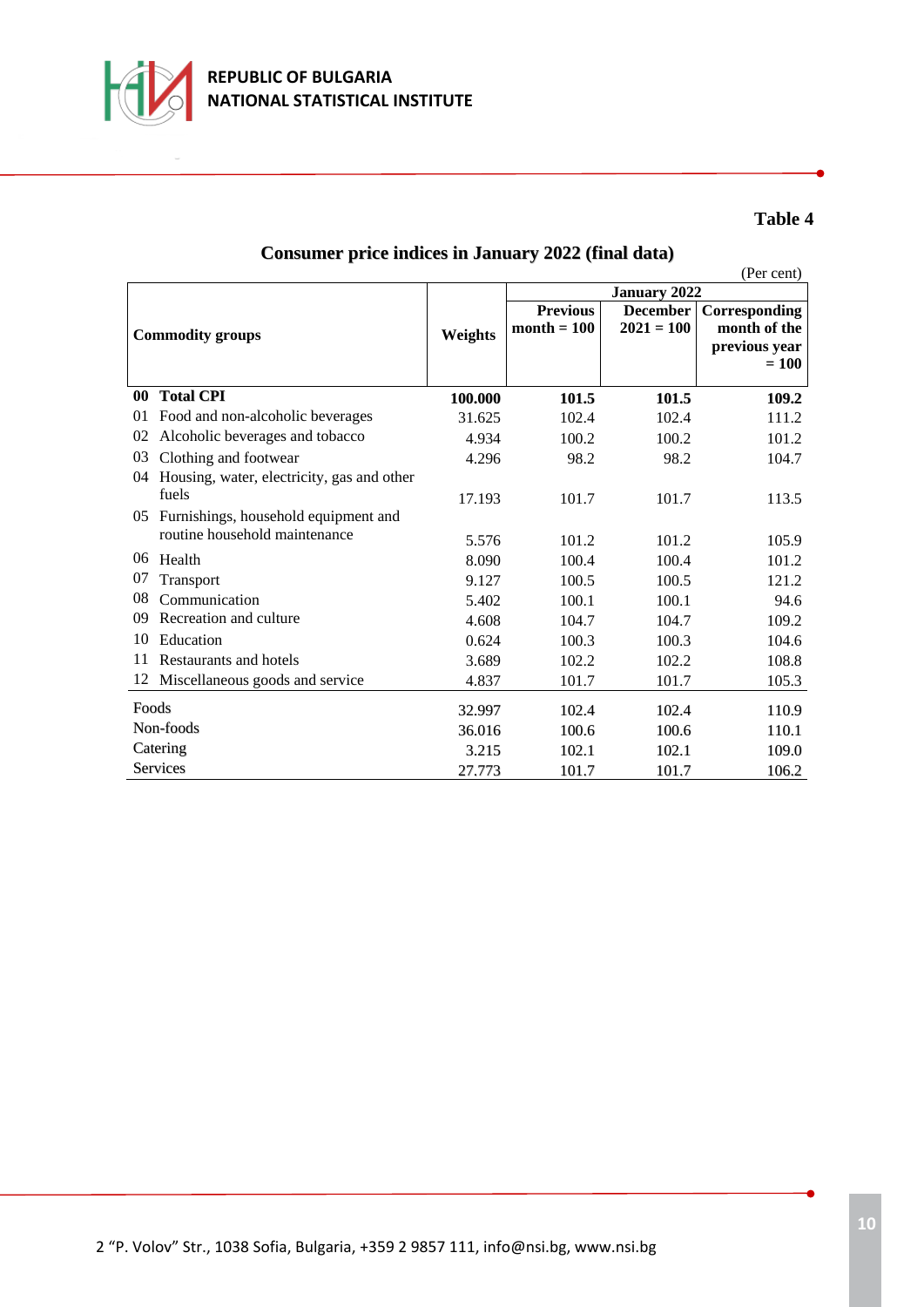

# **Harmonized indices of consumer prices in January 2022 (final data)**

|    |                                      |          | <b>January 2022</b> |                 |                 |               |  |
|----|--------------------------------------|----------|---------------------|-----------------|-----------------|---------------|--|
|    |                                      |          | $2015 = 100$        | <b>Previous</b> | <b>December</b> | Corresponding |  |
|    |                                      | Weights  |                     | $month = 100$   | $2021 = 100$    | month of the  |  |
|    | <b>Commodity groups</b>              |          |                     |                 |                 | previous year |  |
|    |                                      |          |                     |                 |                 | $= 100$       |  |
|    |                                      | %        | $\frac{0}{0}$       |                 |                 |               |  |
| 00 | <b>Total HICP</b>                    | 1000.000 | 114.80              | 101.2           | 101.2           | 107.7         |  |
| 01 | Food and non-alcoholic beverages     | 227.300  | 128.20              | 102.2           | 102.2           | 110.5         |  |
| 02 | Alcoholic beverages and tobacco      | 57.880   | 112.65              | 100.3           | 100.3           | 101.5         |  |
| 03 | Clothing and footwear                | 38.676   | 97.39               | 98.3            | 98.3            | 104.7         |  |
| 04 | Housing, water, electricity, gas and |          |                     |                 |                 |               |  |
|    | other fuels                          | 119.880  | 126.02              | 101.9           | 101.9           | 112.5         |  |
| 05 | Furnishings, household equipment     |          |                     |                 |                 |               |  |
|    | and routine household maintenance    | 62.879   | 107.97              | 101.2           | 101.2           | 106.4         |  |
| 06 | Health                               | 86.139   | 106.04              | 100.4           | 100.4           | 101.2         |  |
| 07 | Transport                            | 137.521  | 107.64              | 100.1           | 100.1           | 116.1         |  |
| 08 | Communication                        | 56.268   | 86.47               | 100.1           | 100.1           | 94.6          |  |
| 09 | Recreation and culture               | 78.210   | 111.26              | 102.1           | 102.1           | 104.5         |  |
| 10 | Education                            | 15.152   | 126.38              | 100.3           | 100.3           | 104.7         |  |
| 11 | Restaurants and hotels               | 62.278   | 127.65              | 102.2           | 102.2           | 108.0         |  |
|    | 12 Miscellaneous goods and service   | 57.818   | 118.59              | 101.2           | 101.2           | 105.2         |  |